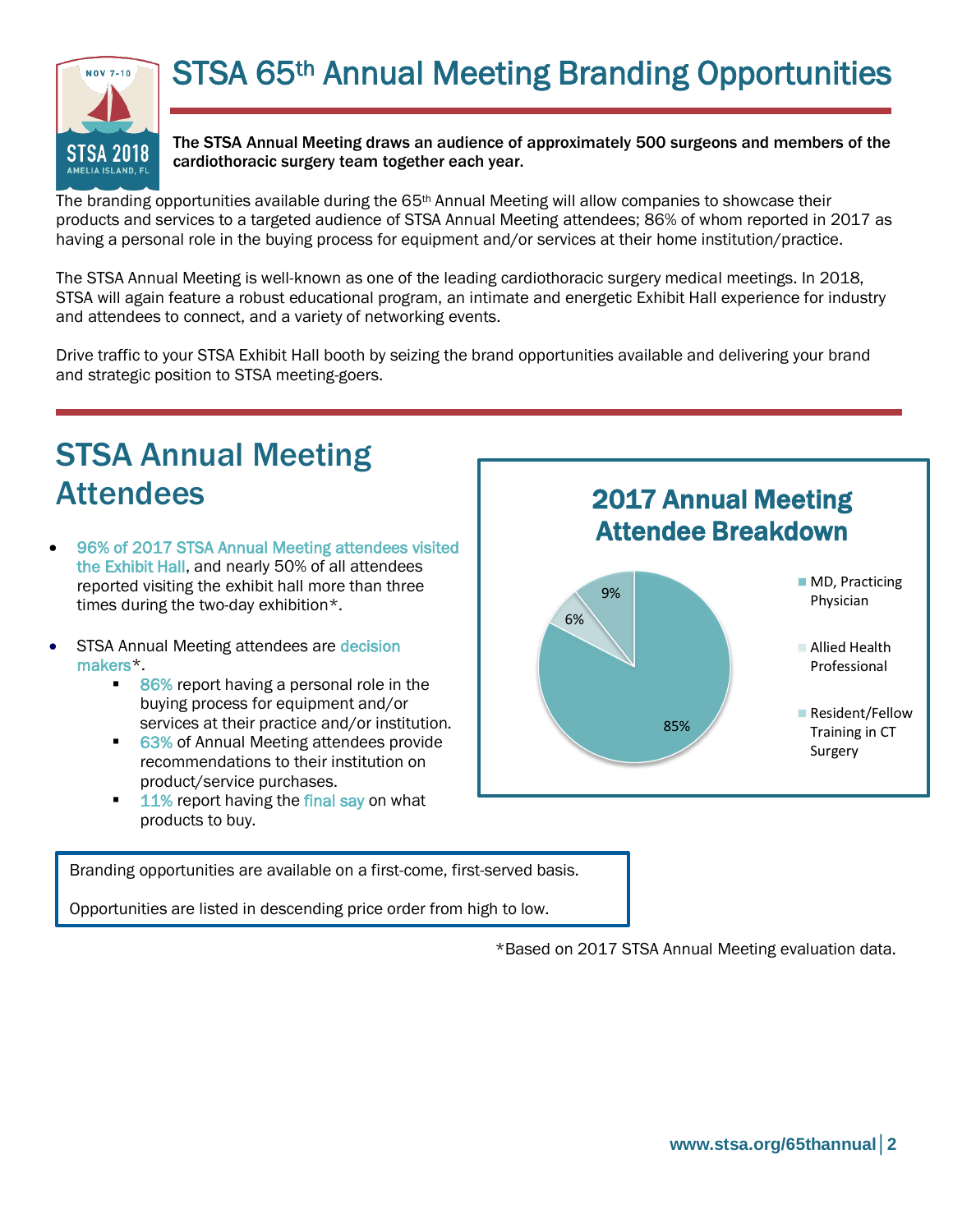### *New for 2018:* Wi-Fi for STSA 65th Annual Meeting Attendees

Wi-Fi capability branded with your company name and  $logo - $15,000$ 

As we continue to innovate and utilize web-based technology, STSA would like to offer a wireless experience to its attendees of the 65th Annual Meeting. Your company logo can be featured as the splash screen when users launch the browser. The wireless password can also be tailored to your company name. *For example: CompanyName-STSA2018*

*Deadline to submit materials to STSA: August 3, 2018*

### *New for 2018:* STSA Educational Program Mobile Application

Mobile Application Splash Page - \$12,500

The STSA 65th Annual Meeting Program Book will be transitioned to a mobile application for the STSA 65th Annual Meeting. The application will contain all of the essential meeting information that attendees need, including a complete schedule of events, more than 75 oral and video presentation abstracts, descriptions of all sessions and special lectures to be held during the meeting, a full membership roster, and exhibit information. Your company logo can be featured as the splash screen when users launch the app.

### *Deadline to submit materials to STSA: August 3, 2018*

**Hotel Key** 

l

 $\overline{10}$ , Exclusive Opportunity

Cards provide great visibility providing repeated exposure each time an  $\epsilon$  uses his or her room key. Your corporate name, product, or booth location can splayed on the front of the key card. All attendees staying at the headquarters hotel In receive these keycards. Price includes cost of production.



*Deadline to submit materials to STSA: September 14, 2018*

### Program Book

- Back cover -- \$5,000
- Inside back cover -- \$3,500
- Save! Both back cover and inside back cover -- \$8,000

The STSA 65th Annual Meeting Program Book will still be offered in 2018. This printed publication contains all of the essential meeting information that attendees need, including a complete schedule of events, more than 75 oral and video presentation abstracts, descriptions of all sessions and

special lectures to be held during the meeting. STSA distributes the Program Book onsite. The book will be posted online and shared electronically with STSA meeting registrants in advance of the meeting. It will be a reference for meeting attendees for years to come. Your company will receive a full-page (approximately 4.25" x 8.25") four-color advertisement.

*Deadline to submit materials to STSA: August 3, 2018*

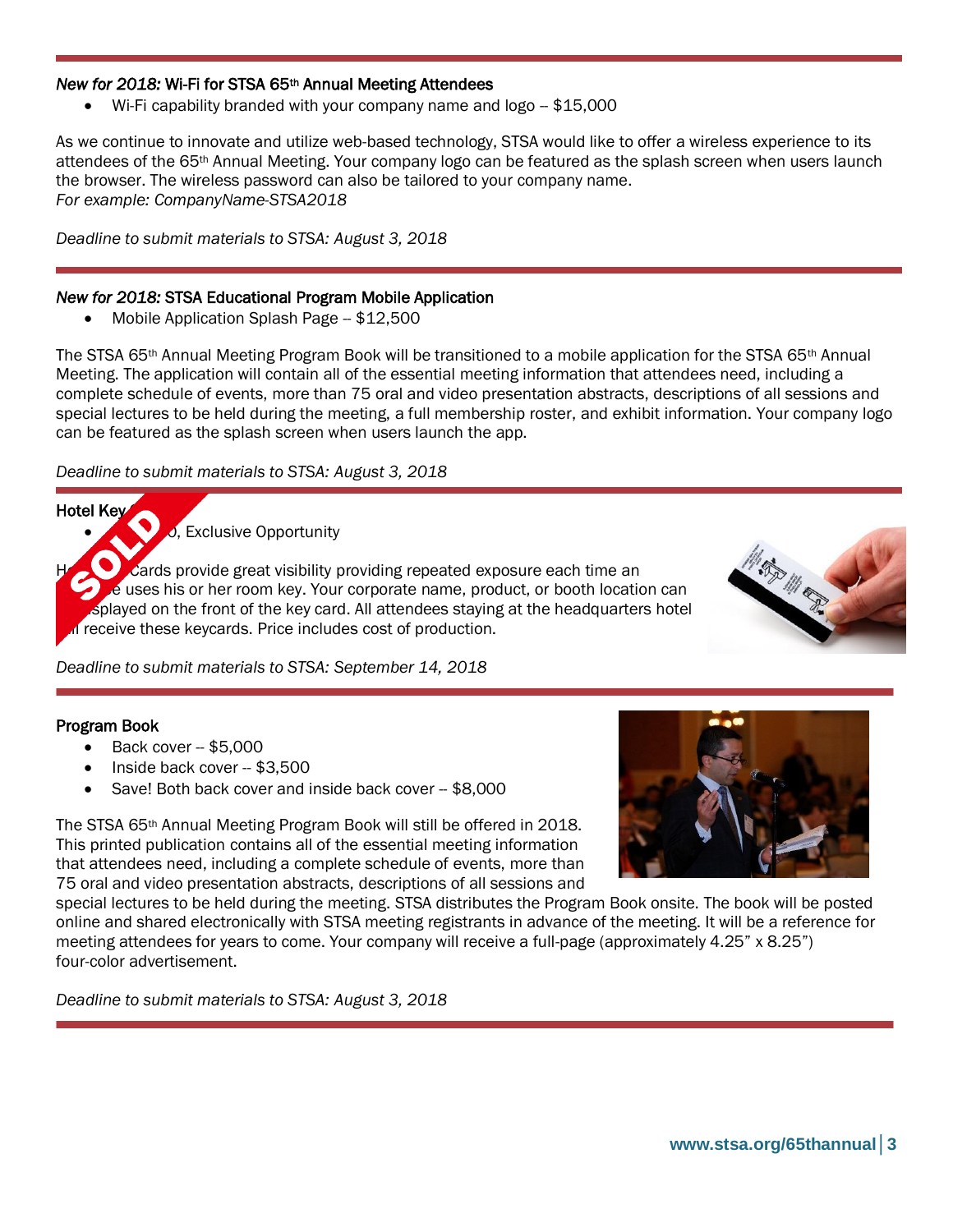### Hotel Windows & Walkway Banners

- Elevator Banners \$5,000
- Walkway Banners -- \$5,000
- Window Banners \$5,000

The STSA 65th Annual Meeting will be held at the Omni Amelia Island Plantation Resort. Its beautiful grounds and outdoor walkway to the convention center are great ways to showcase your company's brand for all to see. Hotel elevators and convention center entryway windows are also available as prime real estate to brand your corporate identity to STSA 65th Annual Meeting attendees.

STSA *Deadline to submit materials to STSA: August 3, 2018*







### Coffee Cup Sleeves

I

 $\overline{a}$ Ĩ \$5,000, Exclusive Opportunity

STSA will host a complimentary breakfast and coffee breaks for attendees inside the Exhibit Hall on Thursday, November 8 and Friday, November 9. Your company name, logo, and/or booth number can be placed on the coffee sleeves. Price includes cost of production. *Deadline to submit materials to STSA: September 14, 2018*

### Graphic Boards

\$2,500, 6 available

Standing advertisements—approximately 7' tall and 3' wide, double-sided—will be placed in high-traffic areas of the convention center, offering a great opportunity to promote your company message and booth location. Location is subject to change. Price includes cost of production. *Deadline to submit materials to STSA: September 14, 2018*



GHTSPAN

*See next page for specifications and more information.*